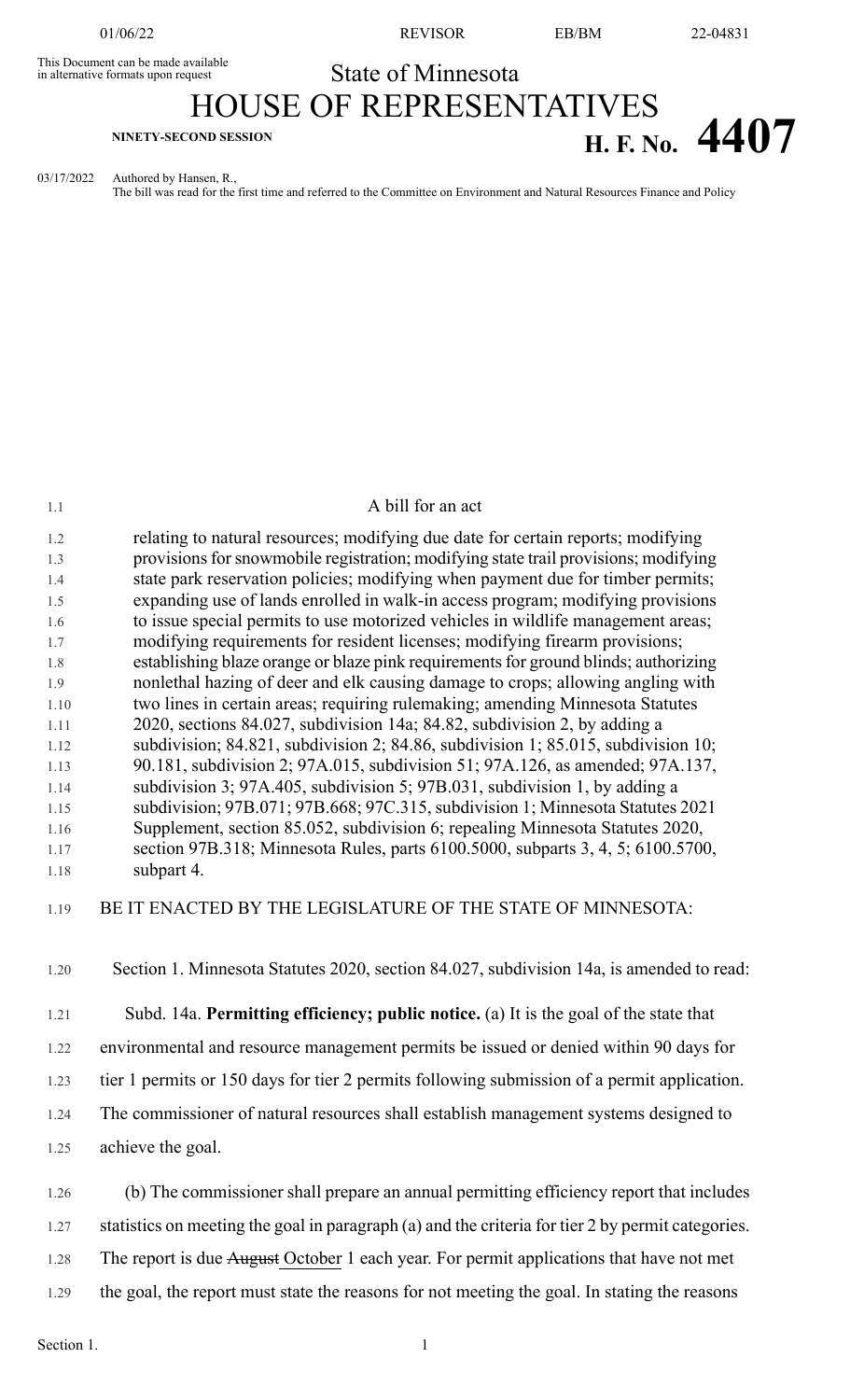2.1 for not meeting the goal, the commissioner shall separately identify delays caused by the 2.2 responsiveness of the proposer, lack of staff, scientific or technical disagreements, or the 2.3 level of public engagement. The report must specify the number of days from initial 2.4 submission of the application to the day of determination that the application is complete. 2.5 The report must aggregate the data for the year and assess whether program or system 2.6 changes are necessary to achieve the goal. The report must be posted on the department's 2.7 website and submitted to the governor and the chairs and ranking minority members of the 2.8 house of representatives and senate committees having jurisdiction over natural resources 2.9 policy and finance.

2.10 (c) The commissioner shall allow electronic submission of environmental review and 2.11 permit documents to the department.

2.12 (d) Within 30 business days of application for a permit subject to paragraph (a), the 2.13 commissioner of natural resources shall notify the permit applicant, in writing, whether the 2.14 application is complete or incomplete. If the commissioner determines that an application 2.15 is incomplete, the notice to the applicant must enumerate all deficiencies, citing specific 2.16 provisions of the applicable rules and statutes, and advise the applicant on how the 2.17 deficiencies can be remedied. If the commissioner determines that the application is complete, 2.18 the notice must confirm the application's tier 1 or tier 2 permit status. If the commissioner 2.19 believes that a complete application for a tier 2 construction permit cannot be issued within 2.20 the 150-day goal, the commissioner must provide notice to the applicant with the 2.21 commissioner's notice that the application is complete and, upon request of the applicant, 2.22 provide the permit applicant with a schedule estimating when the agency will begin drafting 2.23 the permit and issue the public notice of the draft permit. This paragraph does not apply to 2.24 an application for a permit that is subject to a grant or loan agreement under chapter 446A.

2.25 (e) When public notice of a draft individual tier 2 permit is required, the commissioner 2.26 must provide the applicant a draft permit for review by the applicant within 30 days after 2.27 determining the proposal conforms to all federal and state laws and rules, unless the permit 2.28 applicant and the commissioner mutually agree to a different date. The commissioner must 2.29 consider all comments submitted by the applicant before issuing the permit.

2.30 Sec. 2. Minnesota Statutes 2020, section 84.82, subdivision 2, is amended to read:

2.31 Subd. 2. **Application, issuance, issuing fee.** (a) Application for registration or 2.32 reregistration shall be made to the commissioner or an authorized deputy registrar of motor 2.33 vehicles in a format prescribed by the commissioner and shall state the legal name and 2.34 address of every owner of the snowmobile.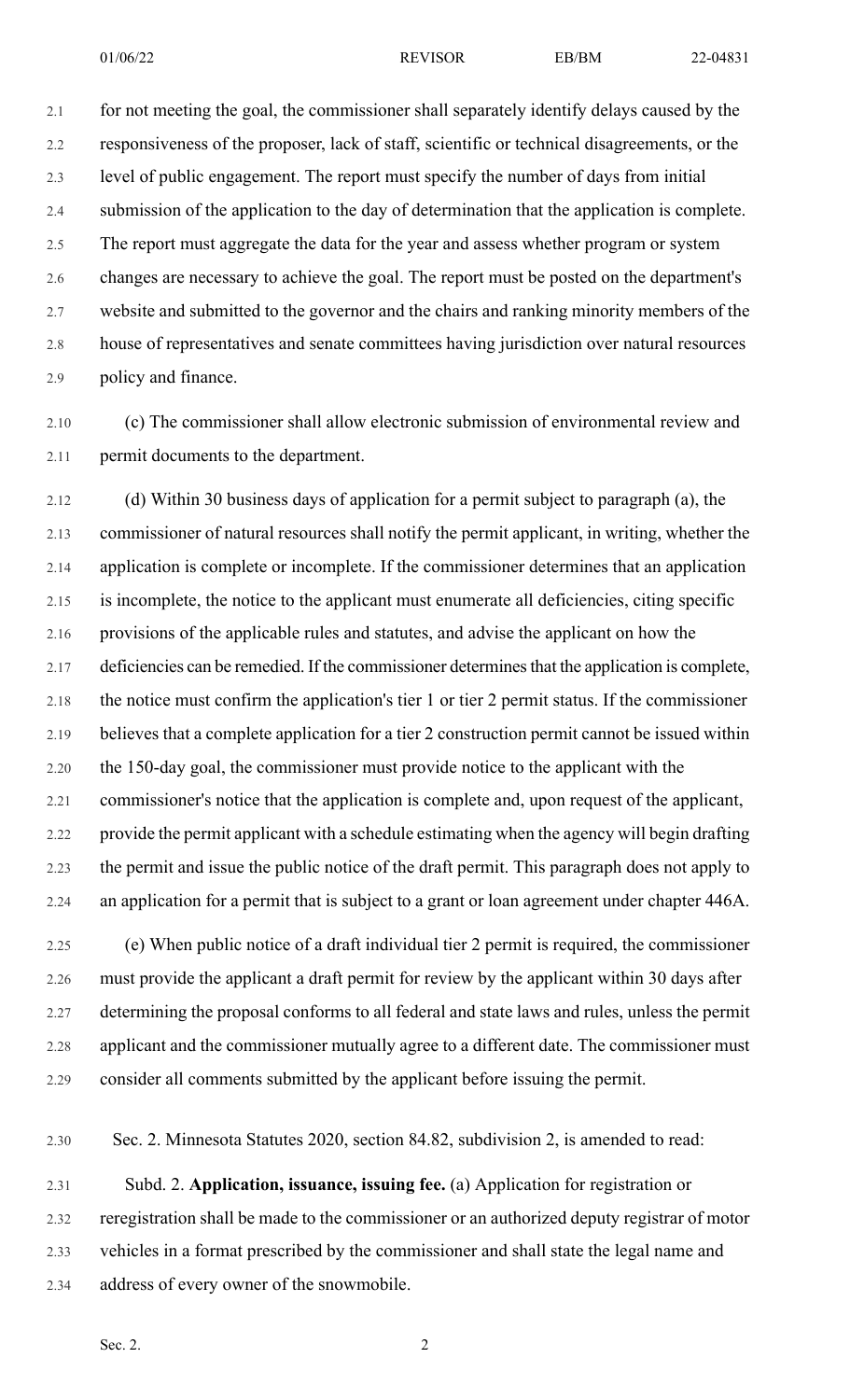01/06/22 REVISOR EB/BM 22-04831

3.1 (b) A person who purchases a snowmobile from a retail dealer shall make application 3.2 for registration to the dealer at the point of sale. The dealer shall issue a dealer temporary 3.3 21-day registration permit to each purchaser who applies to the dealer for registration. The 3.4 temporary permit must contain the dealer's identification number and phone number. Each 3.5 retail dealer shall submit completed registration and fees to the deputy registrar at least once 3.6 a week. No fee may be charged by a dealer to a purchaser for providing the temporary 3.7 permit.

3.8 (c) Upon receipt of the application and the appropriate fee, the commissioner or deputy 3.9 registrarshall issue to the applicant, or provide to the dealer, an assigned registration number 3.10 or a commissioner or deputy registrar temporary 21-day permit. The registration number 3.11 must be printed on a registration decal issued by the commissioner or deputy registrar. Once 3.12 issued, the registration number decal must be affixed to the snowmobile in a clearly visible 3.13 and permanent manner for enforcement purposes as the commissioner of natural resources 3.14 shall prescribe according to subdivision 3b. A dealer subject to paragraph (b) shall provide 3.15 the registration materials or temporary permit to the purchaser within the temporary 21-day 3.16 permit period. The registration is not valid unless signed by at least one owner.

3.17 (d) Each deputy registrar of motor vehicles acting pursuant to section 168.33 shall also 3.18 be a deputy registrar of snowmobiles. The commissioner of natural resources in agreement 3.19 with the commissioner of public safety may prescribe the accounting and procedural 3.20 requirements necessary to ensure efficient handling of registrations and registration fees. 3.21 Deputy registrars shall strictly comply with these accounting and procedural requirements.

3.22 (e) In addition to other fees prescribed by law, an issuing fee of \$4.50 is charged for 3.23 each snowmobile registration renewal, duplicate or replacement registration card, and 3.24 replacement decal, and an issuing fee of \$7 is charged for each snowmobile registration and 3.25 registration transfer issued by:

3.26 (1) a registrar or a deputy registrar and must be deposited in the manner provided in 3.27 section 168.33, subdivision 2; or

3.28 (2) the commissioner and must be deposited in the state treasury and credited to the 3.29 snowmobile trails and enforcement account in the natural resources fund.

3.30 Sec. 3. Minnesota Statutes 2020, section 84.82, is amended by adding a subdivision to 3.31 read:

3.32 Subd. 3b. **Display of registration decal.** (a) A person must not operate or transport a 3.33 snowmobile in the state or allow another to operate the person's snowmobile in the state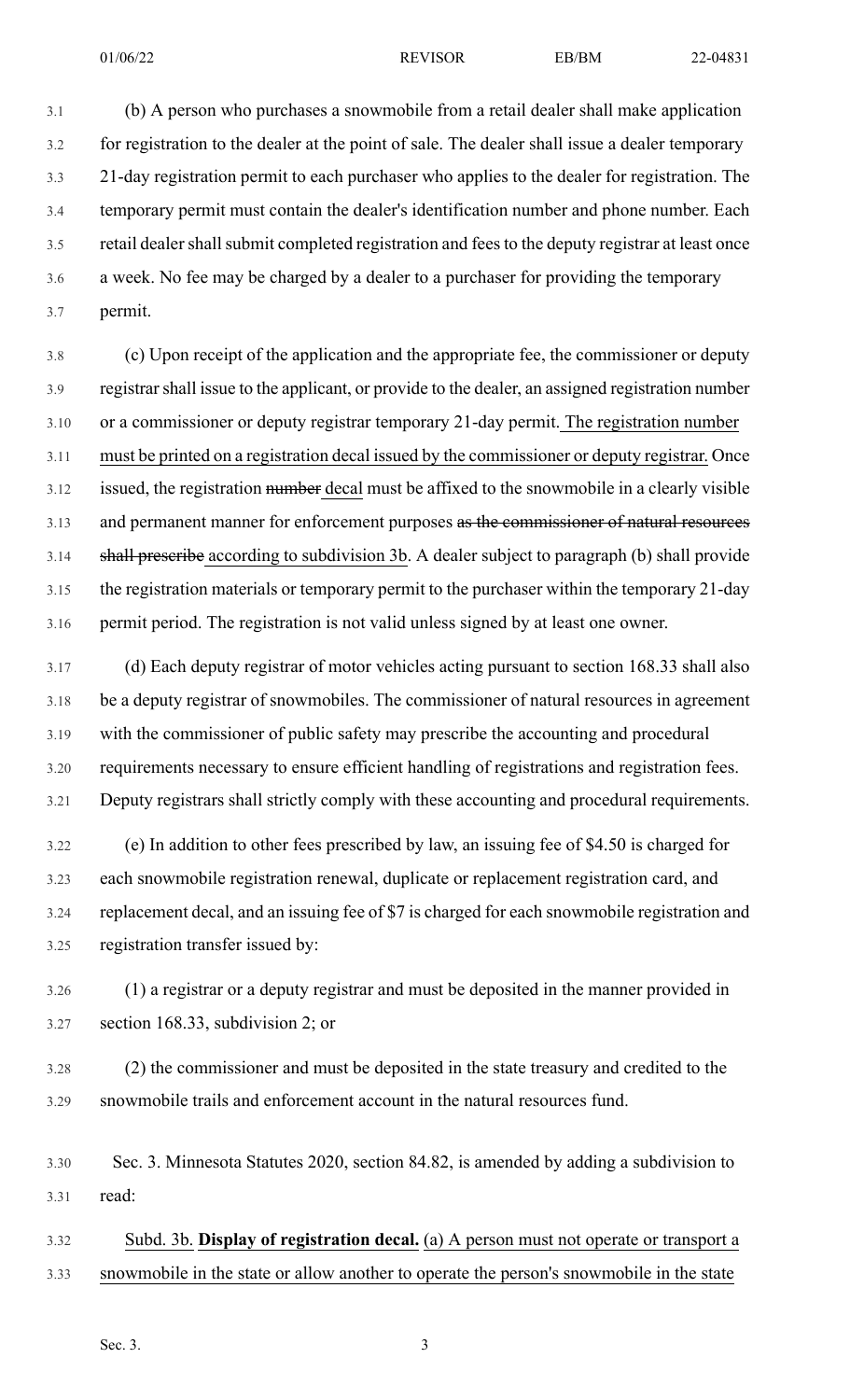4.1 unless the snowmobile has its unexpired registration decal affixed to each side of the 4.2 snowmobile and the decal is legible. 4.3 (b) The registration decal must be affixed: 4.4 (1) for snowmobiles made after June 30, 1972, in the area provided by the manufacturer 4.5 under section 84.821, subdivision 2; and 4.6 (2) for all other snowmobiles, on each side of the cowling on the upper half of the 4.7 snowmobile. 4.8 (c) When any previously affixed registration decal is destroyed or lost, a duplicate must 4.9 be affixed in the same manner as provided in paragraph (b). 4.10 Sec. 4. Minnesota Statutes 2020, section 84.821, subdivision 2, is amended to read: 4.11 Subd. 2. **Area for registration number.** All snowmobiles made after June 30, 1972, 4.12 and sold in Minnesota, shall be designed and made to provide an area on which to affix the 4.13 registration number decal. This area shall be at a location and of dimensions prescribed by 4.14 rule of the commissioner. A clear area must be provided on each side of the cowling with 4.15 a minimum size of 3-1/2 square inches and at least 12 inches from the ground when the 4.16 machine is resting on a hard surface. 4.17 Sec. 5. Minnesota Statutes 2020, section 84.86, subdivision 1, is amended to read: 4.18 Subdivision 1. **Required rules, fees, and reports.** (a) With a view of achieving maximum 4.19 use of snowmobiles consistent with protection of the environment the commissioner of 4.20 natural resources shall adopt rules in the manner provided by chapter 14, for the following 4.21 purposes: 4.22 (1) registration of snowmobiles and display of registration numbers.; 4.23 (2) use of snowmobiles insofar as game and fish resources are affected.; 4.24 (3) use of snowmobiles on public lands and waters, or on grant-in-aid trails.; 4.25 (4) uniform signs to be used by the state, counties, and cities, which are necessary or 4.26 desirable to control, direct, or regulate the operation and use of snowmobiles.; 4.27 (5) specifications relating to snowmobile mufflers.; and 4.28 (6) a comprehensive snowmobile information and safety education and training program, 4.29 including that includes but is not limited to the preparation and dissemination of preparing 4.30 and disseminating snowmobile information and safety advice to the public, the training of 01/06/22 REVISOR EB/BM 22-04831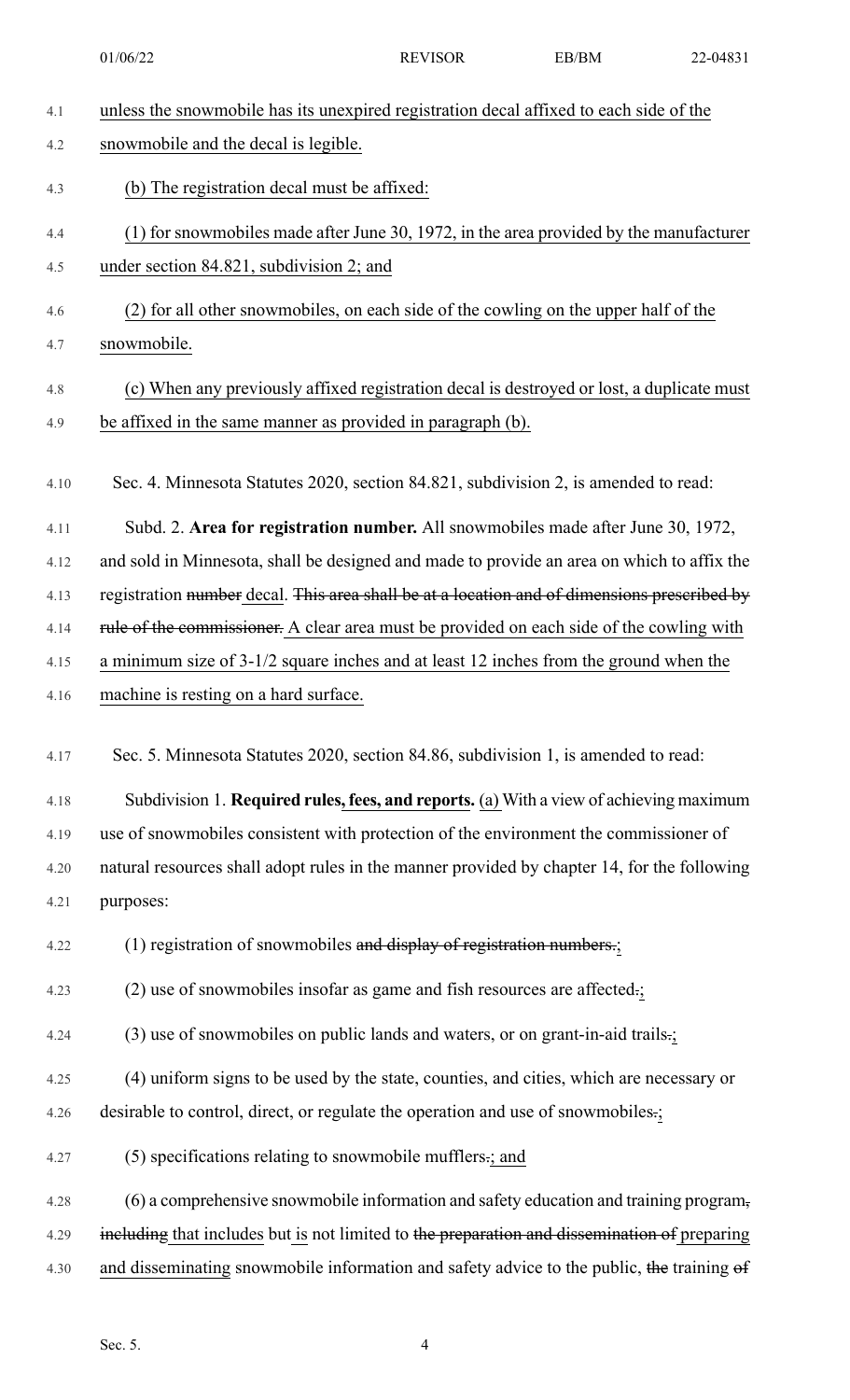5.1 snowmobile operators, and the issuance of issuing snowmobile safety certificates to 5.2 snowmobile operators who successfully complete the snowmobile safety education and 5.3 training course.

5.4 (b) For the purpose of administering such the program under paragraph (a), clause (6), 5.5 and to defray expenses of training and certifying snowmobile operators, the commissioner 5.6 shall collect a fee from each person who receives the youth or adult training. The 5.7 commissioner shall collect a fee, to include a \$1 issuing fee for licensing agents, for issuing 5.8 a duplicate snowmobile safety certificate. The commissioner shall establish both fees in a 5.9 manner that neither significantly overrecovers nor underrecovers costs, including overhead 5.10 costs, involved in providing the services. The fees are notsubject to the rulemaking provisions 5.11 of chapter 14 and section 14.386 does not apply. The fees may be established by the 5.12 commissioner notwithstanding section 16A.1283. The fees, except for the issuing fee for 5.13 licensing agents under this subdivision, shall be deposited in the snowmobile trails and 5.14 enforcement account in the natural resources fund and the amount thereof, except for the 5.15 electronic licensing system commission established by the commissioner under section 5.16 84.027, subdivision 15, and issuing fees collected by the commissioner, is appropriated 5.17 annually to the Enforcement Division of the Department of Natural Resources for the 5.18 administration of such administering the programs. In addition to the fee established by the 5.19 commissioner, instructors may charge each person any fee paid by the instructor for the 5.20 person's online training course and up to the established fee amount for class materials and 5.21 expenses. The commissioner shall cooperate with private organizations and associations, 5.22 private and public corporations, and local governmental units in furtherance of the program 5.23 established under this paragraph (a), clause (6). School districts may cooperate with the 5.24 commissioner and volunteer instructors to provide space for the classroom portion of the 5.25 training. The commissioner shall consult with the commissioner of public safety in regard 5.26 to training program subject matter and performance testing that leads to the certification of 5.27 snowmobile operators.

5.28  $(7)$  (c) The operator of any snowmobile involved in an accident resulting in injury 5.29 requiring medical attention or hospitalization to or death of any person or total damage to 5.30 an extent of \$500 or more, shall forward a written report of the accident to the commissioner 5.31 on such a form as prescribed by the commissioner shall prescribe. If the operator is killed 5.32 or is unable to file a report due to incapacitation, any peace officer investigating the accident 5.33 shall file the accident report within ten business days.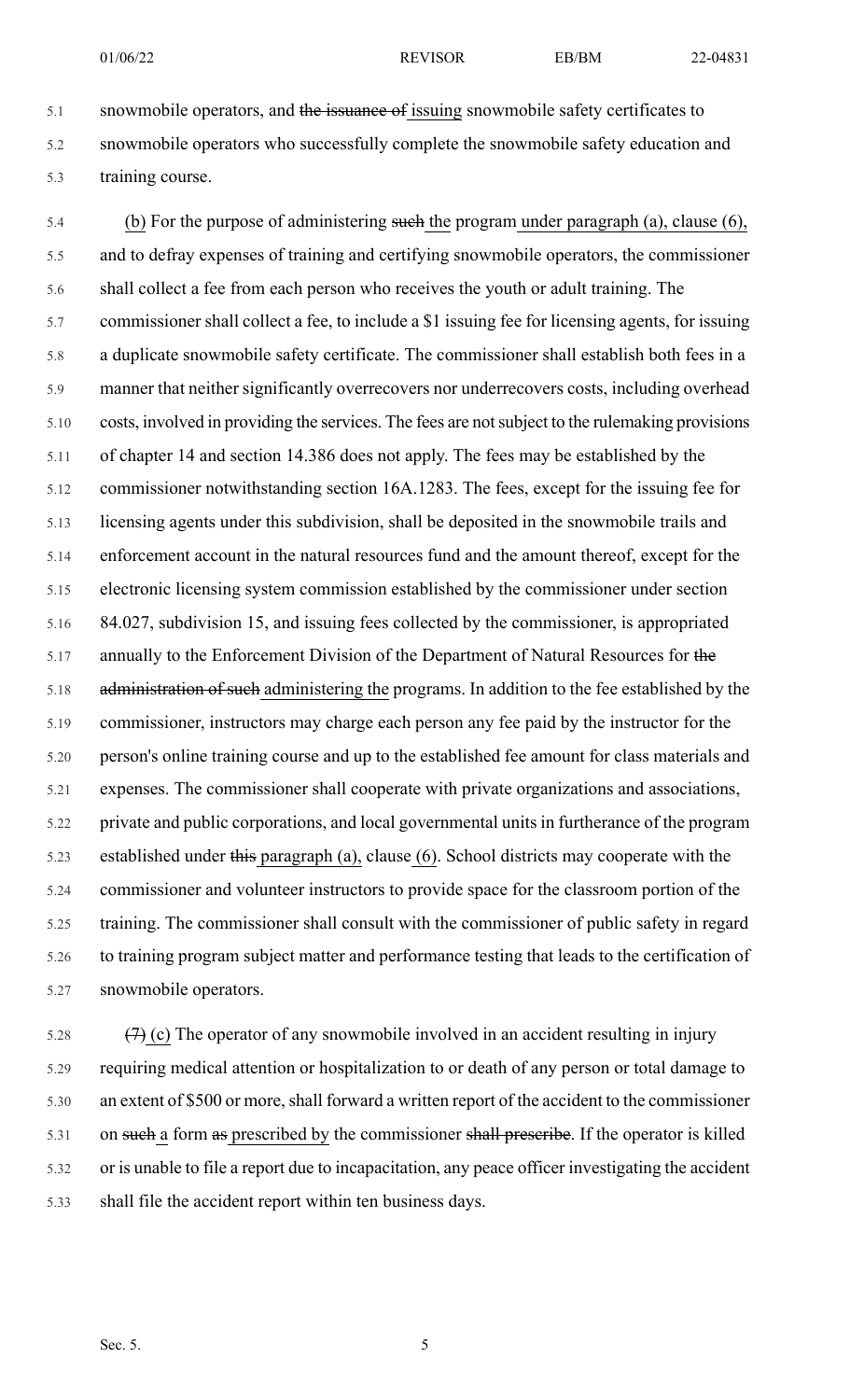6.2 Subd. 10. **Luce Line Trail, Hennepin, McLeod, and Meeker Counties.** (a) The trail 6.3 shall originate at Gleason Lake in Plymouth Village, Hennepin County, and shall follow 6.4 the route of the Chicago Northwestern Railroad, and include a connection to Greenleaf Lake 6.5 State Recreation Area.

6.1 Sec. 6. Minnesota Statutes 2020, section 85.015, subdivision 10, is amended to read:

6.6 (b) The trail shall be developed for multiuse wherever feasible. The department shall 6.7 cooperate in maintaining its integrity for modes of use consistent with local ordinances.

6.8 (c) In establishing, developing, maintaining, and operating the trail, the commissioner 6.9 shall cooperate with local units of government and private individuals and groups. Before 6.10 acquiring any parcel of land for the trail, the commissioner of natural resourcesshall develop 6.11 a management program for the parcel and conduct a public hearing on the proposed 6.12 management program in the vicinity of the parcel to be acquired. The management program 6.13 of the commissioner shall include but not be limited to the following:

- 6.14  $\left(\mathbf{a}\right)$  (1) fencing  $\mathbf{e}\mathbf{f}$  portions of the trail where necessary to protect adjoining landowners; 6.15 and
- 6.16 (b) the maintenance of (2) maintaining the trail in a litter free litter-free condition to the 6.17 extent practicable.

6.18 (d) The commissioner shall not acquire any of the right-of-way of the Chicago 6.19 Northwestern Railway Company until the abandonment of the line described in this 6.20 subdivision has been approved by the Surface Transportation Board or the former Interstate 6.21 Commerce Commission. Compensation, in addition to the value of the land, shall include 6.22 improvements made by the railroad, including but not limited to, bridges, trestles, public 6.23 road crossings, or any portion thereof, it being the desire of the railroad that such 6.24 improvements be included in the conveyance. The fair market value of the land and 6.25 improvements shall be recommended by two independent appraisers mutually agreed upon 6.26 by the parties. The fair market value thus recommended shall be reviewed by a review 6.27 appraiser agreed to by the parties, and the fair market value thus determined, and supported 6.28 by appraisals, may be the purchase price. The commissioner may exchange lands with 6.29 landowners abutting the right-of-way described in this section to eliminate diagonally shaped 6.30 separate fields.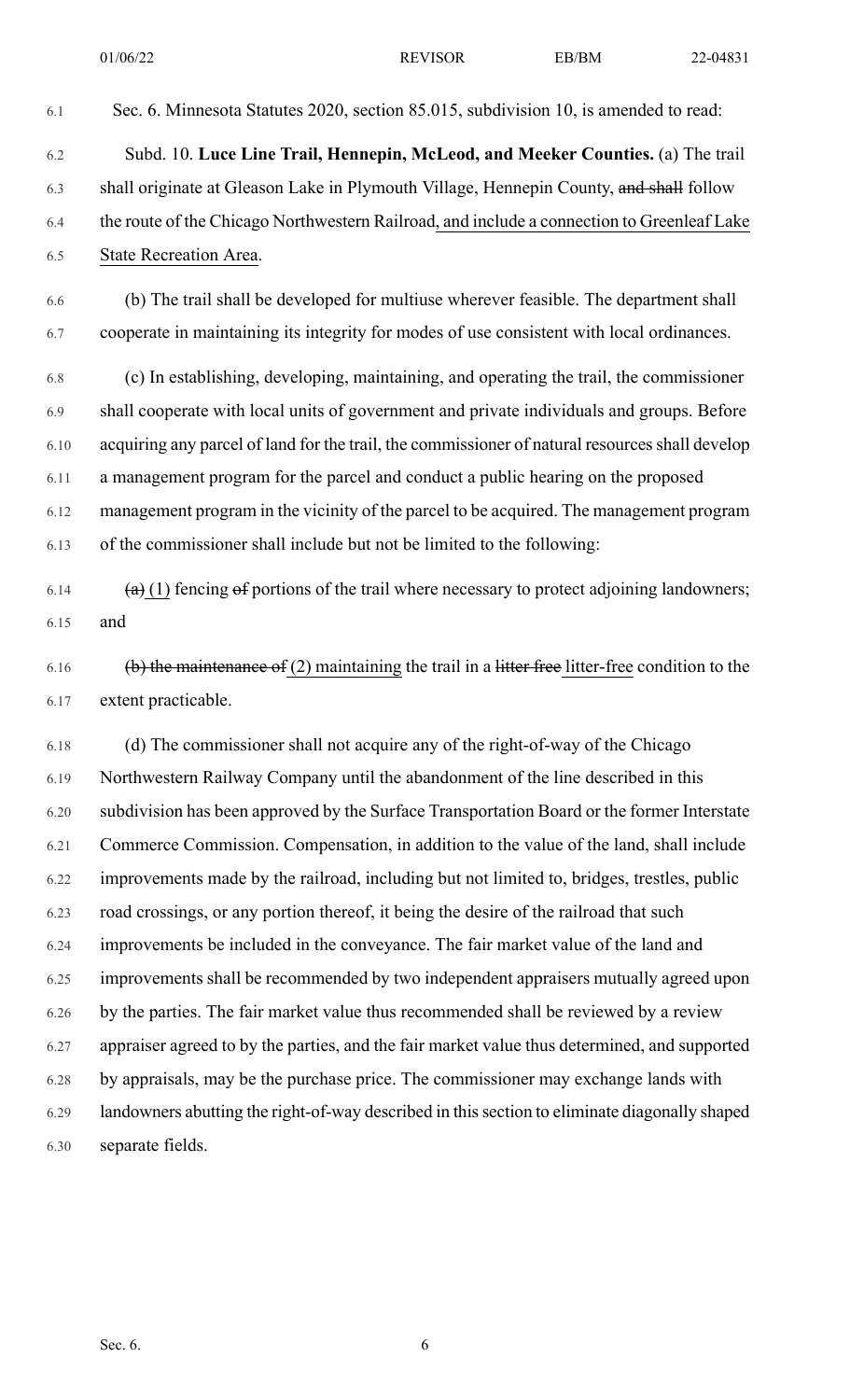- 7.1 Sec. 7. Minnesota Statutes 2021 Supplement, section 85.052, subdivision 6, is amended 7.2 to read:
- 7.3 Subd. 6. **State park reservation system.** (a) The commissioner may, by written order, 7.4 develop reasonable reservation policies for campsites and other using camping, lodging, 7.5 and day-use facilities and for tours, educational programs, seminars, events, and rentals. 7.6 The policies are exempt from the rulemaking provisions under chapter 14, and section 7.7 14.386 does not apply.

7.8 (b) The revenue collected from the state park reservation fee established under subdivision 7.9 5, including interest earned, shall must be deposited in the state park account in the natural 7.10 resources fund and is annually appropriated to the commissioner for the cost of operating 7.11 the state park reservation and point-of-sale system.

7.12 Sec. 8. Minnesota Statutes 2020, section 90.181, subdivision 2, is amended to read:

7.13 Subd. 2. **Deferred payments.** (a) If the amount of the statement is not paid or payment 7.14 is not postmarked within 30 days of the statement date thereof, it shall bear, the amount 7.15 bears interest at the rate determined pursuant to section 16A.124, except that the purchaser 7.16 shall not be is not required to pay interest that totals \$1 or less. If the amount is not paid 7.17 within 60 days, the commissioner shall place the account in the hands of the commissioner 7.18 of revenue according to chapter 16D, who shall proceed to collect the same amount due. 7.19 When deemed in the best interests of the state, the commissioner shall take possession of 7.20 the timber for which an amount is due wherever it may be found and sell the same timber 7.21 informally or at public auction after giving reasonable notice.

7.22 (b) The proceeds of the sale shall must be applied, first, to the payment of the expenses 7.23 of seizure and sale; and, second, to the payment of the amount due for the timber, with 7.24 interest; and. The surplus, if any, shall belong belongs to the state; and,. In case a sufficient 7.25 amount is not realized to pay these amounts in full, the balance shall must be collected by 7.26 the attorney general. Neither Payment of the amount, nor the recovery of judgment therefor 7.27 for the amount, nor satisfaction of the judgment, nor the or seizure and sale of timber, shall 7.28 does not:

7.29 (1) release the sureties on any security deposit given pursuant to this chapter, or;

7.30 (2) preclude the state from afterwards claiming that the timber was cut or removed 7.31 contrary to law and recovering damages for the trespass thereby committed<sub>7</sub>; or

7.32 (3) preclude the state from prosecuting the offender criminally.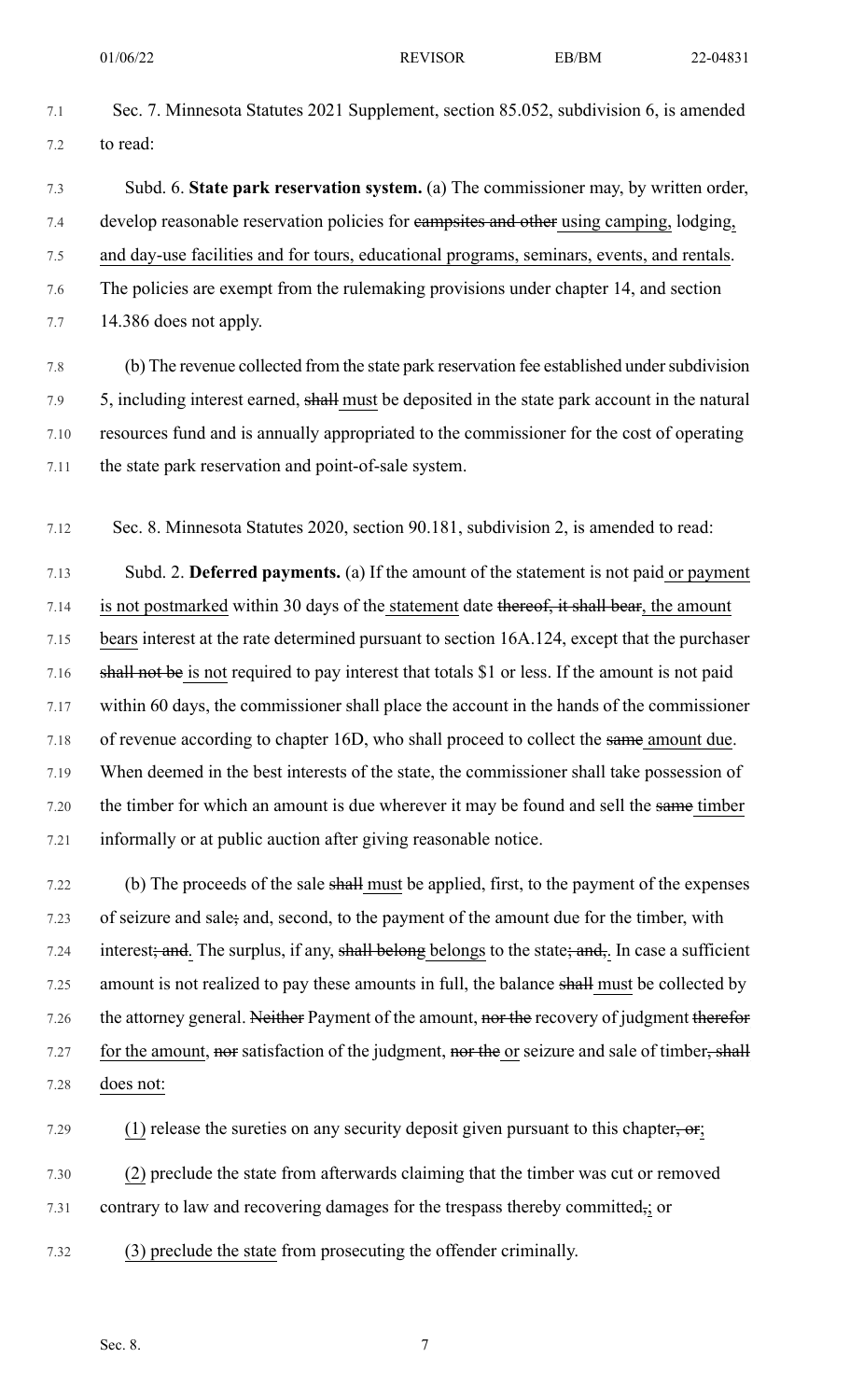| 8.1  | Sec. 9. Minnesota Statutes 2020, section 97A.015, subdivision 51, is amended to read:         |
|------|-----------------------------------------------------------------------------------------------|
| 8.2  | Subd. 51. Unloaded. "Unloaded" means, with reference to a firearm, without ammunition         |
| 8.3  | in the barrels and magazine, if the magazine is in the firearm. A muzzle-loading firearm      |
| 8.4  | with is unloaded if:                                                                          |
| 8.5  | (1) for a flintlock ignition is unloaded if, it does not have priming powder in a pan. A      |
| 8.6  | muzzle-loading firearm with;                                                                  |
| 8.7  | (2) for a percussion ignition is unloaded if, it does not have a percussion cap on a nipple : |
| 8.8  | (3) for an electronic ignition system, the battery is removed and is disconnected from        |
| 8.9  | the firearm; and                                                                              |
| 8.10 | (4) for an encapsulated powder charge ignition system, the primer and powder charge           |
| 8.11 | are removed from the firearm.                                                                 |
| 8.12 | Sec. 10. Minnesota Statutes 2020, section 97A.126, as amended by Laws 2021, First             |
| 8.13 | Special Session chapter 6, article 2, section 52, is amended to read:                         |
| 8.14 | 97A.126 WALK-IN ACCESS PROGRAM.                                                               |
| 8.15 | Subdivision 1. Establishment. A walk-in access program is established to provide public       |
| 8.16 | access to wildlife habitat on private land for hunting, bird-watching, nature photography,    |
| 8.17 | and similar compatible uses, excluding trapping, as provided under this section. The          |
| 8.18 | commissioner may enter into agreements with other units of government and landowners          |
| 8.19 | to provide private land hunting access.                                                       |
| 8.20 | Subd. 2. Use of enrolled lands. (a) From September 1 to May 31, a person must have            |
| 8.21 | a walk-in access hunter validation in possession to hunt, photograph, and watch wildlife on   |
| 8.22 | private lands, including agricultural lands, that are posted as being enrolled in the walk-in |
| 8.23 | access program.                                                                               |
| 8.24 | (b) Hunting, bird-watching, nature photography, and similar compatible uses on private        |
| 8.25 | lands that are posted as enrolled in the walk-in access program is allowed from one-half      |
| 8.26 | hour before sunrise to one-half hour after sunset.                                            |
| 8.27 | (c) Hunter Access on private lands that are posted as enrolled in the walk-in access          |
| 8.28 | program is restricted to nonmotorized use, except by hunters persons with disabilities        |
| 8.29 | operating motor vehicles on established trails or field roads who possess a valid permit to   |
| 8.30 | shoot from a stationary vehicle under section 97B.055, subdivision 3.                         |
| 8.31 | (d) The general provisions for use of wildlife management areas adopted under sections        |

8.32 86A.06 and 97A.137, relating to overnight use, alcoholic beverages, use of motorboats,

Sec. 10. 8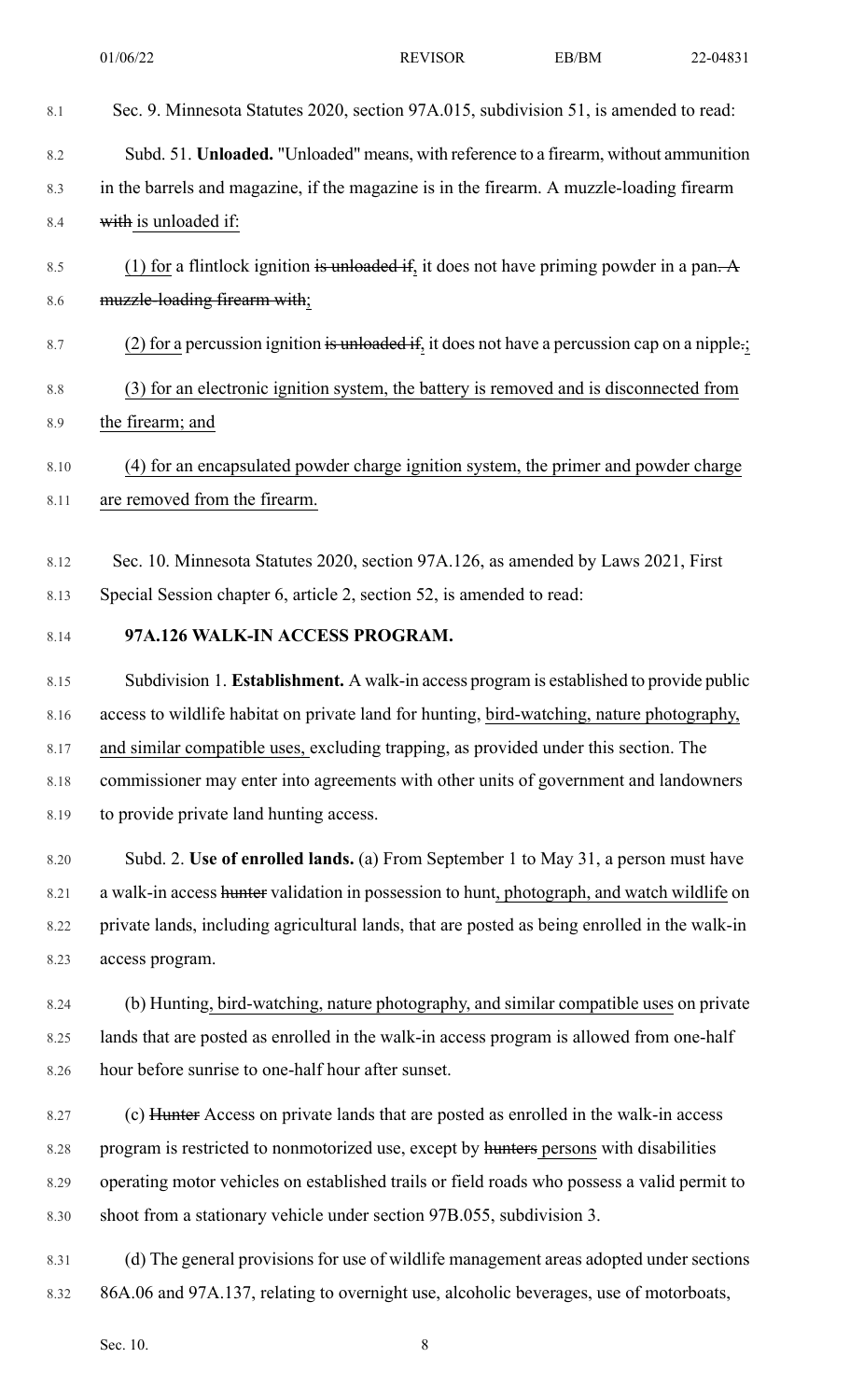9.1 firearms and target shooting, hunting stands, abandonment of trash and property, destruction 9.2 or removal of property, introduction of plants or animals, and animal trespass, apply to 9.3 hunters on use of lands enrolled in the walk-in access program. 9.4 (e) Any use of enrolled lands other than hunting according to use authorized under this 9.5 section is prohibited, including: 9.6 (1) harvesting bait, including minnows, leeches, and other live bait; 9.7 (2) training dogs or using dogs for activities other than hunting; and 9.8 (3) constructing or maintaining any building, dock, fence, billboard, sign, hunting blind, 9.9 or other structure, unless constructed or maintained by the landowner. 9.10 Subd. 3. **Walk-in-access hunter validation; fee.** The fee for a walk-in-access hunter 9.11 validation is \$3. 9.12 Sec. 11. Minnesota Statutes 2020, section 97A.137, subdivision 3, is amended to read: 9.13 Subd. 3. **Use of motorized vehicles by disabled hunters people with disabilities.** The 9.14 commissioner may issue provide an accommodation by issuing a special permit, without a 9.15 fee, authorizing a hunter person with a permanent physical disability to use a snowmobile, 9.16 highway-licensed vehicle, all-terrain vehicle, an other power-driven mobility device, as 9.17 defined under Code of Federal Regulations, title 28, section 35.104, or a motor boat in 9.18 wildlife management areas. To qualify for a permit under this subdivision, the disabled 9.19 person must possess: 9.20 (1) the required hunting licenses; and 9.21 (2) a permit to shoot from a stationary vehicle under section 97B.055, subdivision 3. 9.22 provide credible assurance to the commissioner that the device or motor boat is used because 9.23 of a disability. 9.24 Sec. 12. Minnesota Statutes 2020, section 97A.405, subdivision 5, is amended to read: 9.25 Subd. 5. **Resident licenses.** (a) To obtain a resident license, a resident an individual 21 9.26 years of age or older must be a resident and: 9.27 (1) possess a current Minnesota driver's license or a valid application receipt for a driver's 9.28 license that is at least 60 days past the issuance date; 9.29 (2) possess a current identification card issued by the commissioner of public safety or 9.30 a valid application receipt for an identification card that is at least 60 days past the issuance

9.31 date; or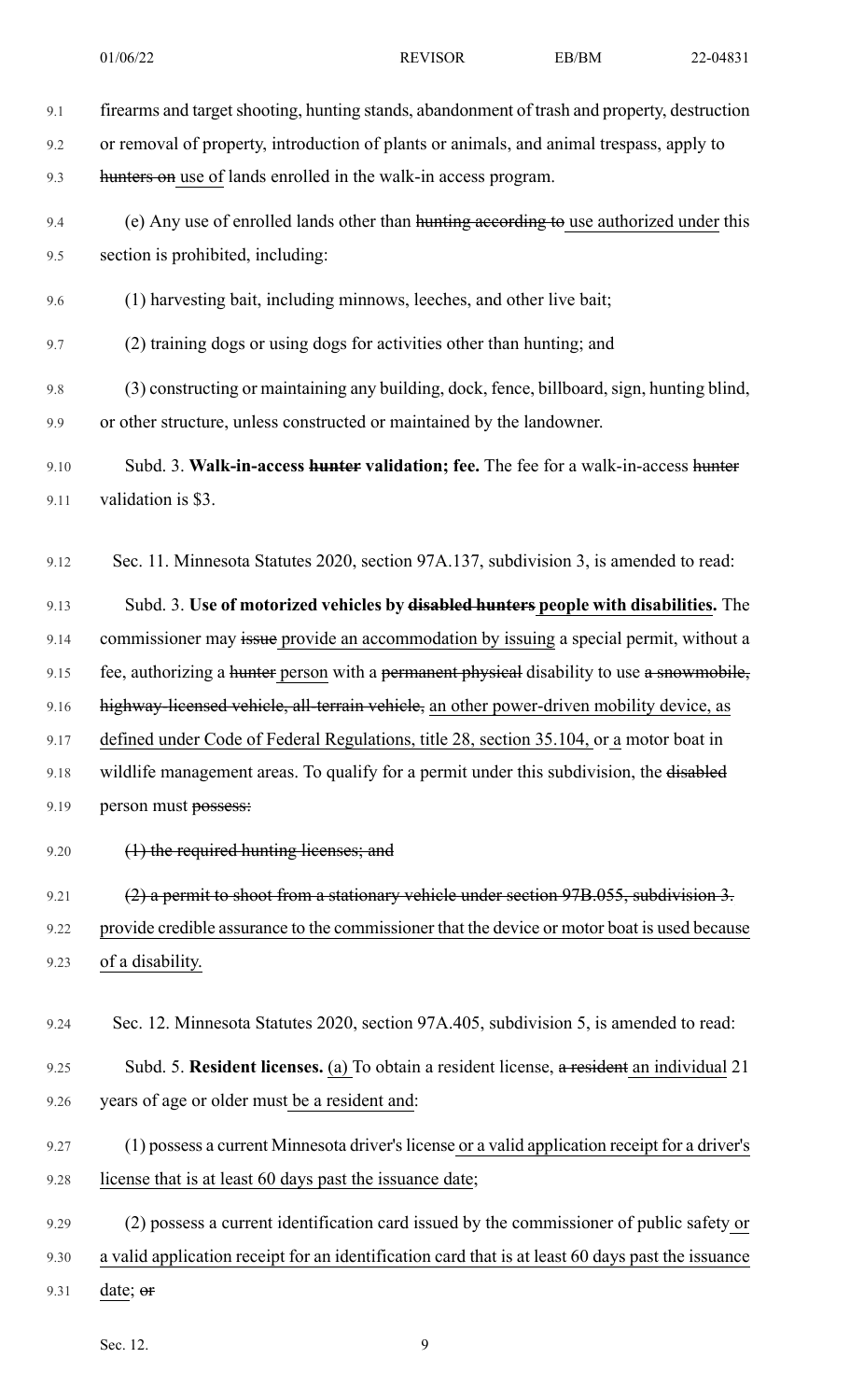| $10.1\,$ | (3) present evidence showing proof of residency in cases when clause (1) or (2) would         |
|----------|-----------------------------------------------------------------------------------------------|
| $10.2\,$ | violate the Religious Freedom Restoration Act of 1993, Public Law 103-141-; or                |
| 10.3     | (4) possess a Tribal identification card as provided in paragraph (b).                        |
| 10.4     | (b) For purposes of this subdivision, "Tribal identification card" means an unexpired         |
| 10.5     | identification card as provided under section 171.072, paragraphs (b) and (c). The Tribal     |
| $10.6\,$ | identification card:                                                                          |
| 10.7     | (1) must contain the enrolled Tribal member's Minnesota residence address; and                |
| 10.8     | (2) may be used to obtain a resident license under paragraph (a) only if the Tribal member    |
| 10.9     | does not have a current driver's license or state identification card in any state.           |
| 10.10    | (c) A person must not have applied for, purchased, or accepted a resident hunting, fishing,   |
| 10.11    | or trapping license issued by another state or foreign country within 60 days before applying |
| 10.12    | for a resident license under this section.                                                    |
| 10.13    | Sec. 13. Minnesota Statutes 2020, section 97B.031, subdivision 1, is amended to read:         |
| 10.14    | Subdivision 1. Permissible firearms and ammunition; big game and wolves. A person             |
| 10.15    | may take big game and wolves with a firearm only if:                                          |
| 10.16    | (1) the any rifle, shotgun, and or handgun used is a caliber of at least .22 inches and with  |
| 10.17    | has centerfire ignition;                                                                      |
| 10.18    | (2) the firearm is loaded only with single projectile ammunition;                             |
| 10.19    | (3) a projectile used is a caliber of at least .22 inches and has a soft point or is an       |
| 10.20    | expanding bullet type;                                                                        |
| 10.21    | $(4)$ the any muzzleloader used is incapable of being has the projectile loaded only at the   |
| 10.22    | breech muzzle;                                                                                |
| 10.23    | $(5)$ the any smooth-bore muzzleloader used is a caliber of at least .45 inches; and          |
| 10.24    | $(6)$ the any rifled muzzleloader used is a caliber of at least .40 inches.                   |
| 10.25    | Sec. 14. Minnesota Statutes 2020, section 97B.031, is amended by adding a subdivision         |
| 10.26    | to read:                                                                                      |
| 10.27    | Subd. 7. Regular firearms deer season. During the regular firearms deer season, all           |
| 10.28    | legal firearms may be used statewide.                                                         |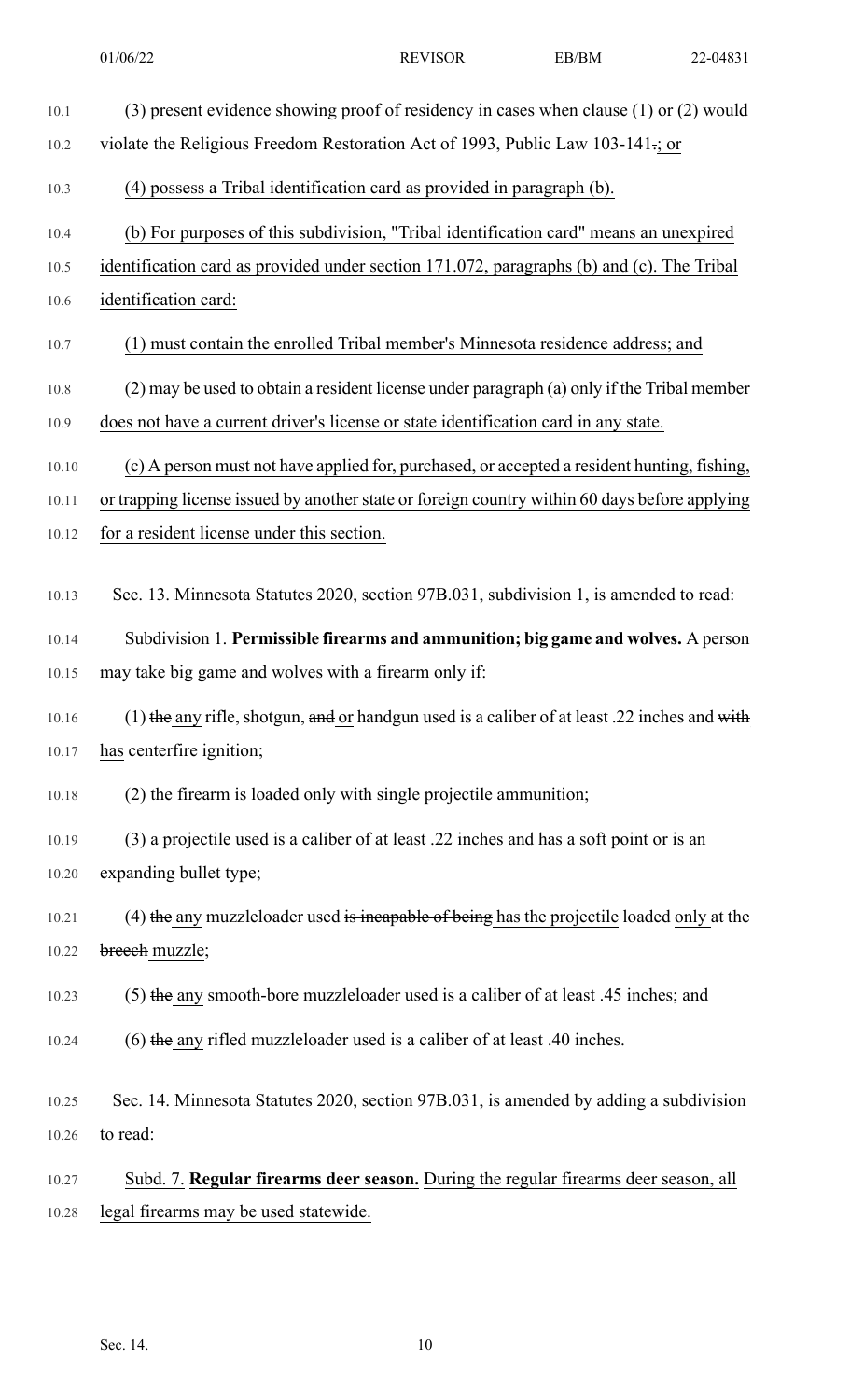01/06/22 REVISOR EB/BM 22-04831

| 11.1  | Sec. 15. Minnesota Statutes 2020, section 97B.071, is amended to read:                                                                       |  |  |  |
|-------|----------------------------------------------------------------------------------------------------------------------------------------------|--|--|--|
| 11.2  | 97B.071 CLOTHING AND GROUND BLIND REQUIREMENTS; BLAZE                                                                                        |  |  |  |
| 11.3  | ORANGE OR BLAZE PINK.                                                                                                                        |  |  |  |
| 11.4  | (a) Except as provided in rules adopted under paragraph $(e)$ (d), a person may not hunt                                                     |  |  |  |
| 11.5  | or trap during the open season where deer may be taken by firearms under applicable laws                                                     |  |  |  |
| 11.6  | and ordinances, unless the visible portion of the person's cap and outer clothing above the                                                  |  |  |  |
| 11.7  | waist, excluding sleeves and gloves, is blaze orange or blaze pink. Blaze orange or blaze                                                    |  |  |  |
| 11.8  | pink includes a camouflage pattern of at least 50 percent blaze orange or blaze pink within                                                  |  |  |  |
| 11.9  | each foot square. This section does not apply to migratory-waterfowl hunters on waters of                                                    |  |  |  |
| 11.10 | this state or in a stationary shooting location or to trappers on waters of this state.                                                      |  |  |  |
| 11.11 | (b) Except as provided in rules adopted under paragraph (d) and in addition to the                                                           |  |  |  |
| 11.12 | requirements under paragraph (a), during the open season where deer may be taken by                                                          |  |  |  |
| 11.13 | firearms under applicable laws and ordinances, a person in a fabric or synthetic ground                                                      |  |  |  |
| 11.14 | blind on public land must have:                                                                                                              |  |  |  |
| 11.15 | (1) a blaze orange or blaze pink safety covering on the top of the blind visible for 360                                                     |  |  |  |
| 11.16 | degrees around the blind; or                                                                                                                 |  |  |  |
| 11.17 | (2) at least 144 square inches of blaze orange or blaze pink material on each side of the                                                    |  |  |  |
| 11.18 | blind.                                                                                                                                       |  |  |  |
| 11.19 | $\overline{a}(b)$ (c) Except as provided in rules adopted under paragraph $\overline{a}(c)$ (d), and in addition to                          |  |  |  |
| 11.20 | the requirement requirements in paragraph paragraphs (a) and (b), a person may not take                                                      |  |  |  |
| 11.21 | small game other than turkey, migratory birds, raccoons, and predators, except while trapping,                                               |  |  |  |
| 11.22 | unless a visible portion of at least one article of the person's clothing above the waist is                                                 |  |  |  |
| 11.23 | blaze orange or blaze pink. This paragraph does not apply to a person when in a stationary                                                   |  |  |  |
| 11.24 | location while hunting deer by archery or when hunting small game by falconry.                                                               |  |  |  |
| 11.25 | $\left(\frac{e}{e}\right)$ (d) The commissioner may, by rule, prescribe an alternative color in cases where                                  |  |  |  |
| 11.26 | $\frac{\text{vargraph (a) or (b)}}{\text{vargraph}}$ paragraphs (a) to (c) would violate the Religious Freedom Restoration                   |  |  |  |
| 11.27 | Act of 1993, Public Law 103-141.                                                                                                             |  |  |  |
| 11.28 | $\left(\frac{d}{d}\right)$ (e) A violation of paragraph $\left(\frac{b}{b}\right)$ shall (c) does not result in a penalty, but is punishable |  |  |  |

11.29 only by a safety warning.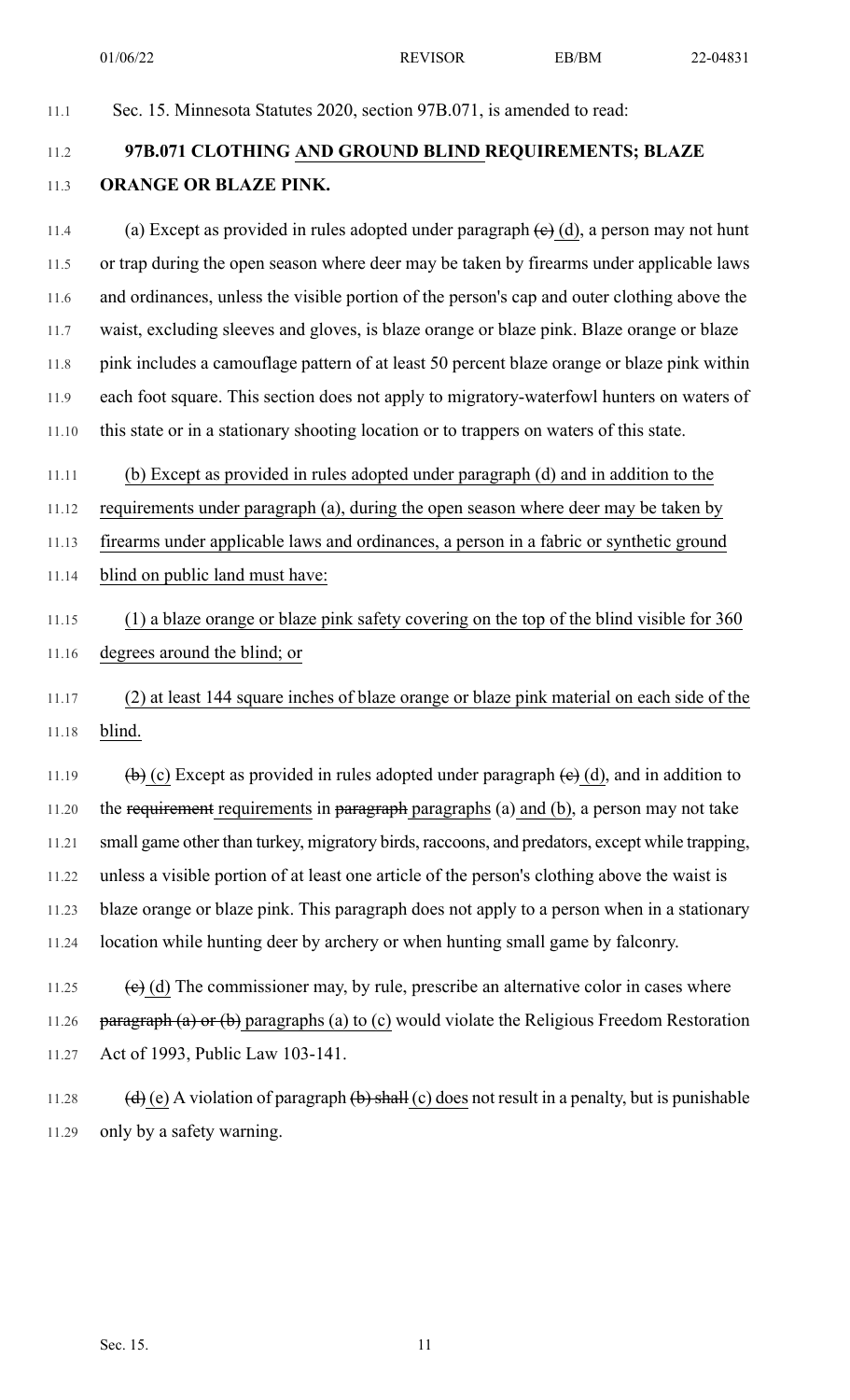12.1 Sec. 16. Minnesota Statutes 2020, section 97B.668, is amended to read: 12.2 **97B.668 GAME BIRDS ANIMALS CAUSING DAMAGE.** 12.3 Subdivision 1. **Game birds causing damage.** Notwithstanding sections 97B.091 and 12.4 97B.805, subdivisions 1 and 2, a person or agent of that person on lands and nonpublic 12.5 waters owned or operated by the person may nonlethally scare, haze, chase, or harass game 12.6 birds that are causing property damage or to protect a disease risk at any time or place that 12.7 a hunting season for the game birds is not open. This section does not apply to public waters 12.8 as defined under section 103G.005, subdivision 15. This section does not apply to migratory 12.9 waterfowl on nests and other federally protected game birds on nests, except ducks and 12.10 geese on nests when a permit is obtained under section 97A.401. 12.11 Subd. 2. **Deer and elk causing damage.** (a) Notwithstanding section 97B.091, a property 12.12 owner, the property owner's immediate family member, or an agent of the property owner 12.13 may nonlethally scare, haze, chase, or harass deer or elk that are causing damage to 12.14 agricultural crops propagated under generally accepted agricultural practices. 12.15 (b) Paragraph (a) applies only: 12.16 (1) in the immediate area of the crop damage; and 12.17 (2) during the closed season for taking deer or elk. 12.18 (c) Paragraph (a) does not allow: 12.19 (1) using poisons; 12.20 (2) using dogs; 12.21 (3) conduct that drives a deer or elk to the point of exhaustion; 12.22 (4) activities requiring a permit under section 97A.401; or 12.23 (5) causing the death of a deer or elk or actions likely to cause the death of a deer or elk. 12.24 (d) A property owner or the owner's agent must report the death of any deer or elk to 12.25 Division of Fish and Wildlife staff within 24 hours of the death if the death resulted from 12.26 actions taken under paragraph (a). 12.27 Sec. 17. Minnesota Statutes 2020, section 97C.315, subdivision 1, is amended to read: 12.28 Subdivision 1. **Lines.** An angler may not use more than one line except: 12.29 (1) two lines may be used to take fish through the ice; and 01/06/22 REVISOR EB/BM 22-04831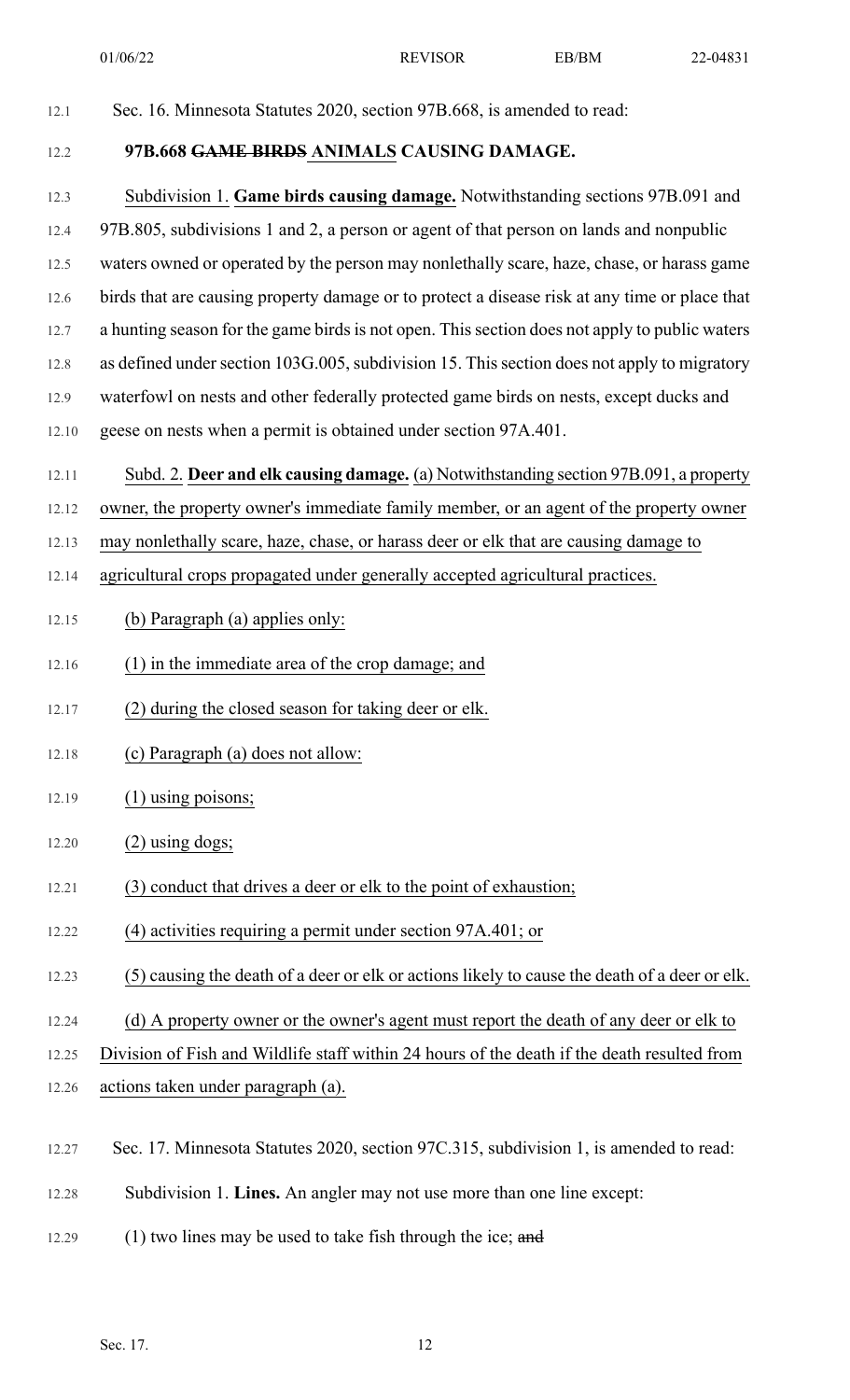|       | 01/06/22                                                                                      | <b>REVISOR</b> | EB/BM | 22-04831 |  |  |  |
|-------|-----------------------------------------------------------------------------------------------|----------------|-------|----------|--|--|--|
| 13.1  | (2) the commissioner may, by rule, authorize the use of two lines in areas designated by      |                |       |          |  |  |  |
| 13.2  | the commissioner in Lake Superior :; and                                                      |                |       |          |  |  |  |
| 13.3  | (3) two lines may be used in the Minnesota River downstream of the Granite Falls dam          |                |       |          |  |  |  |
| 13.4  | and in the Mississippi River downstream of St. Anthony Falls.                                 |                |       |          |  |  |  |
|       |                                                                                               |                |       |          |  |  |  |
| 13.5  | Sec. 18. REQUIRED RULEMAKING.                                                                 |                |       |          |  |  |  |
| 13.6  | (a) The commissioner of natural resources must amend Minnesota Rules as follows:              |                |       |          |  |  |  |
| 13.7  | (1) part 6100.5000, subpart 1, by striking the last sentence and inserting "The registration  |                |       |          |  |  |  |
| 13.8  | number remains the same if renewed by July 1 following the expiration date.";                 |                |       |          |  |  |  |
| 13.9  | $(2)$ part 6100.5700, subpart 1, item C, by striking the reference to registration numbers;   |                |       |          |  |  |  |
| 13.10 | and                                                                                           |                |       |          |  |  |  |
| 13.11 | $(3)$ part 6230.0250, subpart 10, item A, subitem $(2)$ , by changing the word "hunter" to    |                |       |          |  |  |  |
| 13.12 | "person".                                                                                     |                |       |          |  |  |  |
| 13.13 | (b) The commissioner may use the good-cause exemption under Minnesota Statutes,               |                |       |          |  |  |  |
| 13.14 | section 14.388, subdivision 1, clause (3), to adopt rules under this section, and Minnesota   |                |       |          |  |  |  |
| 13.15 | Statutes, section 14.386, does not apply except as provided under Minnesota Statutes, section |                |       |          |  |  |  |
| 13.16 | 14.388.                                                                                       |                |       |          |  |  |  |
| 13.17 | Sec. 19. REGISTRATION DECAL FORMAT TRANSITION.                                                |                |       |          |  |  |  |
| 13.18 | Separately displaying registration numbers is not required when a larger-format               |                |       |          |  |  |  |
| 13.19 | registration decal as provided under Minnesota Statutes, section 84.82, subdivision 2, is     |                |       |          |  |  |  |
| 13.20 | displayed according to Minnesota Statutes, section 84.82, subdivision 3b. Snowmobiles         |                |       |          |  |  |  |
| 13.21 | displaying valid but older smaller-format registration decals must display the separate       |                |       |          |  |  |  |
| 13.22 | registration numbers. Persons may obtain duplicate registration decals in the new, larger     |                |       |          |  |  |  |
| 13.23 | format, when available, without being required to display the separate registration numbers.  |                |       |          |  |  |  |
| 13.24 | Sec. 20. REPEALER.                                                                            |                |       |          |  |  |  |
| 13.25 | (a) Minnesota Statutes 2020, section 97B.318, is repealed.                                    |                |       |          |  |  |  |
| 13.26 | (b) Minnesota Rules, parts $6100.5000$ , subparts 3, 4, and 5; and $6100.5700$ , subpart 4,   |                |       |          |  |  |  |
| 13.27 | are repealed.                                                                                 |                |       |          |  |  |  |
|       |                                                                                               |                |       |          |  |  |  |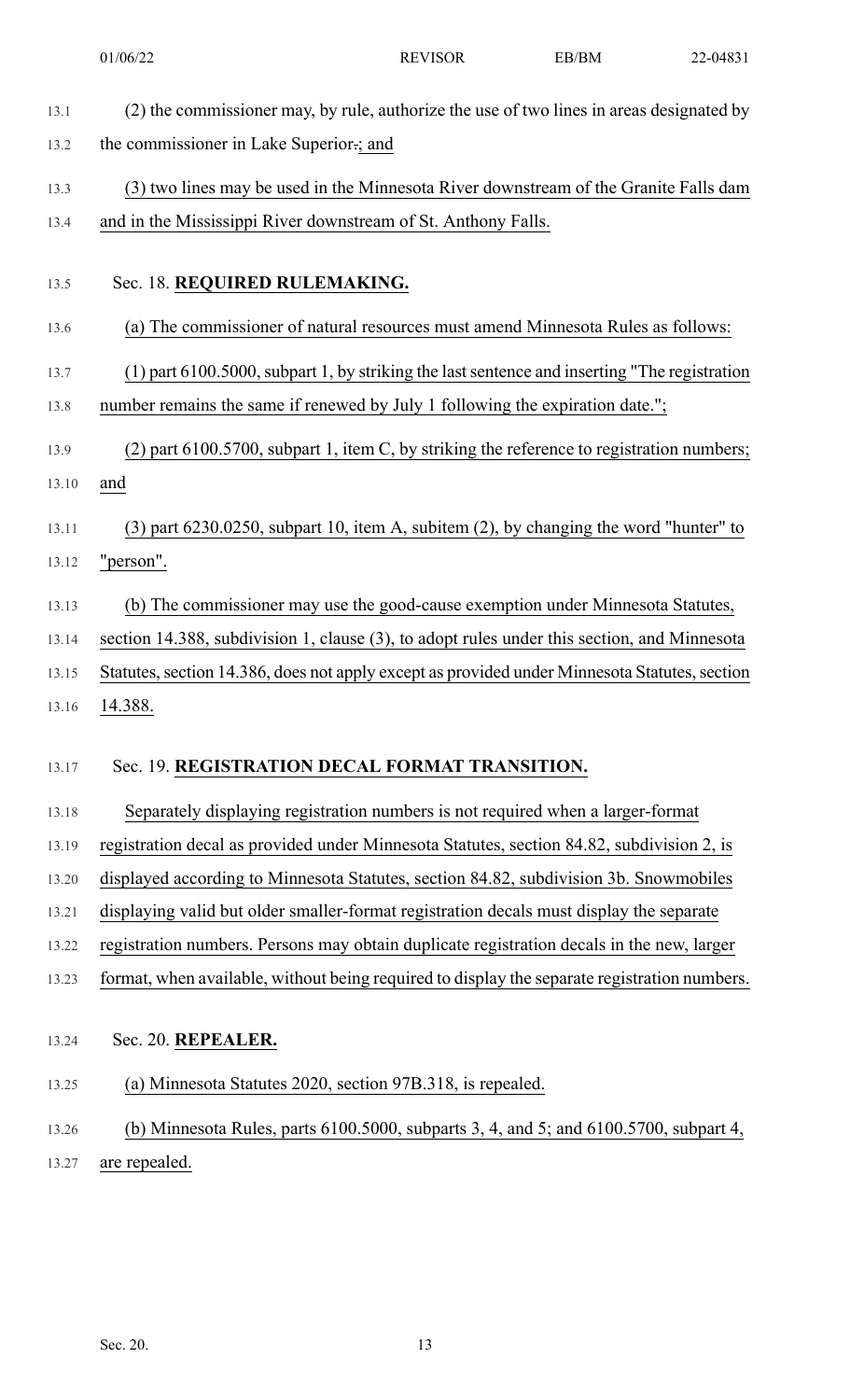## APPENDIX Repealed Minnesota Statutes: 22-04831

## **97B.318 ARMS USE AREAS AND RESTRICTIONS; REGULAR FIREARMS SEASON.**

Subdivision 1. **Shotgun use area.** During the regular firearms season in the shotgun use area, only legal shotguns loaded with single-slug shotgun shells, legal muzzle-loading long guns, and legal handguns may be used for taking deer. Legal shotguns include those with rifled barrels. The shotgun use area is that portion of the state lying within the following described boundary: Beginning on the west boundary of the state at the northern boundary of Clay County; thence along the northern boundary of Clay County to State Trunk Highway (STH) 32; thence along STH 32 to STH 34; thence along STH 34 to Interstate Highway 94 (I-94); thence along I-94 to County State-Aid Highway (CSAH) 40, Douglas County; thence along CSAH 40 to CSAH 82, Douglas County; thence along CSAH 82 to CSAH 22, Douglas County; thence along CSAH 22 to CSAH 6, Douglas County; thence along CSAH 6 to CSAH 14, Douglas County; thence along CSAH 14 to STH 29; thence along STH 29 to CSAH 46, Otter Tail County; thence along CSAH 46, Otter Tail County, to CSAH 22, Todd County; thence along CSAH 22 to U.S. Highway 71; thence along U.S. Highway 71 to STH 27; thence along STH 27 to the Mississippi River; thence along the east bank of the Mississippi River to STH 23; thence along STH 23 to STH 95; thence along STH 95 to U.S. Highway 8; thence along U.S. Highway 8 to the eastern boundary of the state; thence along the east, south, and west boundaries of the state to the point of beginning.

Subd. 2. **All legal firearms use area.** The all legal firearms use area is that part of the state lying outside of the shotgun use area.